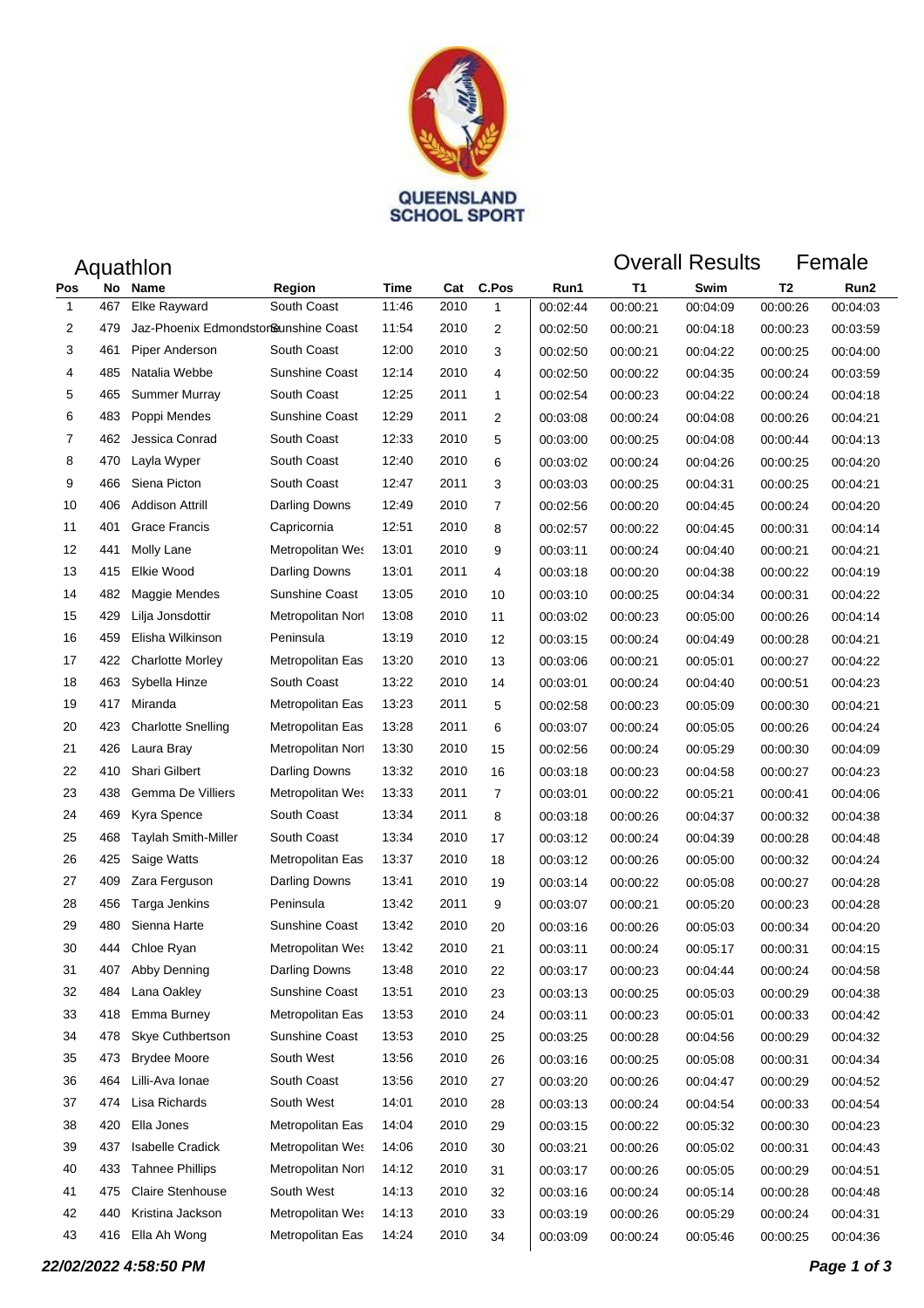

| Aquathlon |     |                             |                       |       |      |       |          | <b>Overall Results</b> |          |          | Female   |
|-----------|-----|-----------------------------|-----------------------|-------|------|-------|----------|------------------------|----------|----------|----------|
| Pos       | No  | <b>Name</b>                 | Region                | Time  | Cat  | C.Pos | Run1     | T1                     | Swim     | T2       | Run2     |
| 44        | 494 | Sienna Wegner               | Wide Bay              | 14:25 | 2010 | 35    | 00:03:29 | 00:00:30               | 00:04:38 | 00:00:35 | 00:05:10 |
| 45        | 428 | Ella Dorey                  | Metropolitan Nort     | 14:26 | 2011 | 10    | 00:03:31 | 00:00:26               | 00:05:08 | 00:00:30 | 00:04:48 |
| 46        | 424 | Luka Templeman              | Metropolitan Eas      | 14:32 | 2011 | 11    | 00:03:10 | 00:00:24               | 00:05:23 | 00:00:36 | 00:04:56 |
| 47        | 445 | Amelia Zielinski            | Metropolitan Wes      | 14:32 | 2010 | 36    | 00:03:30 | 00:00:26               | 00:05:08 | 00:00:31 | 00:04:53 |
| 48        | 493 | Isabella Warmington         | Wide Bay              | 14:34 | 2010 | 37    | 00:03:19 | 00:00:32               | 00:05:04 | 00:00:44 | 00:04:53 |
| 49        | 458 | <b>Madeline Stewart</b>     | Peninsula             | 14:35 | 2010 | 38    | 00:03:36 | 00:00:25               | 00:04:57 | 00:00:36 | 00:04:59 |
| 50        | 435 | Matilda Taylor              | Metropolitan Nort     | 14:35 | 2011 | 12    | 00:03:27 | 00:00:28               | 00:05:28 | 00:00:30 | 00:04:39 |
| 51        | 421 | <b>Piper Michell</b>        | Metropolitan Eas      | 14:36 | 2010 | 39    | 00:03:12 | 00:00:26               | 00:05:51 | 00:00:29 | 00:04:35 |
| 52        | 455 | Bianca                      | Peninsula             | 14:41 | 2011 | 13    | 00:03:17 | 00:00:28               | 00:05:41 | 00:00:31 | 00:04:41 |
| 53        | 477 | Tahlia Caton                | Sunshine Coast        | 14:42 | 2010 | 40    | 00:03:19 | 00:00:25               | 00:05:26 | 00:00:26 | 00:05:02 |
| 54        | 404 | <b>Gabrielle Stewart</b>    | Capricornia           | 14:42 | 2010 | 41    | 00:03:37 | 00:00:24               | 00:05:04 | 00:00:38 | 00:04:55 |
| 55        | 408 | Felicity                    | Darling Downs         | 14:42 | 2010 | 42    | 00:03:37 | 00:00:26               | 00:05:23 | 00:00:47 | 00:04:26 |
| 56        | 413 | Sophia Sheppard             | Darling Downs         | 14:43 | 2010 | 43    | 00:03:36 | 00:00:28               | 00:05:32 | 00:00:33 | 00:04:32 |
| 57        | 471 | Ella Hart                   | South West            | 14:46 | 2010 | 44    | 00:03:29 | 00:00:26               | 00:05:26 | 00:00:30 | 00:04:52 |
| 58        | 476 | Skye Allen                  | Sunshine Coast        | 14:49 | 2011 | 14    | 00:03:28 | 00:00:26               | 00:05:30 | 00:00:35 | 00:04:47 |
| 59        | 449 | Sophie Fletcher             | Northern              | 14:51 | 2011 | 15    | 00:03:30 | 00:00:27               | 00:05:40 | 00:00:28 | 00:04:44 |
| 60        | 481 | Ingrid Hast                 | <b>Sunshine Coast</b> | 14:52 | 2010 | 45    | 00:03:34 | 00:00:28               | 00:05:03 | 00:00:32 | 00:05:12 |
| 61        | 411 | Greta Goddard               | Darling Downs         | 14:53 | 2011 | 16    | 00:03:36 | 00:00:25               | 00:05:23 | 00:00:31 | 00:04:54 |
| 62        | 414 | Gemma Sullivan              | Darling Downs         | 14:55 | 2011 | 17    | 00:03:37 | 00:00:27               | 00:05:20 | 00:00:31 | 00:04:57 |
| 63        | 412 | Sophie Mckenzie             | Darling Downs         | 14:55 | 2010 | 46    | 00:03:30 | 00:00:28               | 00:05:03 | 00:00:35 | 00:05:17 |
| 64        | 490 | Hannah Oconnor              | Wide Bay              | 14:56 | 2011 | 18    | 00:03:19 | 00:00:30               | 00:05:55 | 00:00:30 | 00:04:40 |
| 65        | 487 | Bethany Marsman             | Wide Bay              | 14:57 | 2010 | 47    | 00:03:18 | 00:00:32               | 00:05:43 | 00:00:39 | 00:04:41 |
| 66        | 419 | Carys Hewson                | Metropolitan Eas      | 14:58 | 2011 | 19    | 00:03:22 | 00:00:23               | 00:05:53 | 00:00:33 | 00:04:44 |
| 67        | 439 | Teagan Hanlon               | Metropolitan Wes      | 15:01 | 2011 | 20    | 00:03:32 | 00:00:29               | 00:05:15 | 00:00:30 | 00:05:12 |
| 68        | 442 | <b>Chloe-Maree Matthew</b>  | Metropolitan Wes      | 15:02 | 2011 | 21    | 00:03:23 | 00:00:29               | 00:05:55 | 00:00:29 | 00:04:43 |
| 69        | 492 | Elise Vaughan               | Wide Bay              | 15:04 | 2011 | 22    | 00:03:27 | 00:00:28               | 00:05:51 | 00:00:33 | 00:04:41 |
| 70        | 447 | <b>Shelley Claire-Wells</b> | Northern              | 15:11 | 2011 | 23    | 00:03:30 | 00:00:26               | 00:06:01 | 00:00:29 | 00:04:42 |
| 71        | 450 | Georgie Goodman             | Northern              | 15:11 | 2010 | 48    | 00:03:24 | 00:00:24               | 00:06:10 | 00:00:36 | 00:04:34 |
| 72        | 432 | Rio Pender                  | Metropolitan Nort     | 15:18 | 2010 | 49    | 00:03:43 | 00:00:26               | 00:05:39 | 00:00:31 | 00:04:56 |
| 73        |     | 402 Ashley Jones            | Capricornia           | 15:23 | 2011 | 24    | 00:03:41 | 00:00:27               | 00:05:20 | 00:00:30 | 00:05:22 |
| 74        | 460 | Alexis Wood                 | Peninsula             | 15:26 | 2011 | 25    | 00:03:26 | 00:00:26               | 00:05:48 | 00:00:29 | 00:05:14 |
| 75        | 451 | Luella Mckendry             | Northern              | 15:31 | 2010 | 50    | 00:03:34 | 00:00:27               | 00:05:20 | 00:00:43 | 00:05:24 |
| 76        | 434 | Annie Schweitzer            | Metropolitan Nort     | 15:33 | 2011 | 26    | 00:03:31 | 00:00:28               | 00:05:43 | 00:00:33 | 00:05:15 |
| 77        | 457 | <b>Emily Quabba</b>         | Peninsula             | 15:33 | 2011 | 27    | 00:03:28 | 00:00:26               | 00:06:05 | 00:00:29 | 00:05:01 |
| 78        | 472 | <b>Bridget Hirst</b>        | South West            | 15:37 | 2010 | 51    | 00:03:45 | 00:00:27               | 00:05:28 | 00:00:38 | 00:05:16 |
| 79        | 436 | Mackenzie Bandidt           | Metropolitan Wes      | 15:38 | 2011 | 28    | 00:03:46 | 00:00:28               | 00:05:27 | 00:00:32 | 00:05:23 |
| 80        | 448 | Summer Clifford             | Northern              | 15:46 | 2010 | 52    | 00:03:29 | 00:00:28               | 00:05:31 | 00:00:33 | 00:05:41 |
| 81        | 486 | Holli Lewis                 | Wide Bay              | 15:48 | 2010 | 53    | 00:03:35 | 00:00:35               | 00:05:56 | 00:00:44 | 00:04:56 |
| 82        | 405 | Zara Trevithick             | Capricornia           | 15:54 | 2010 | 54    | 00:03:35 | 00:00:25               | 00:05:51 | 00:00:41 | 00:05:19 |
| 83        | 489 | Mia Mckenzie                | Wide Bay              | 16:01 | 2011 | 29    | 00:03:25 | 00:00:29               | 00:06:28 | 00:00:31 | 00:05:05 |
| 84        | 491 | Saisha Olsen                | Wide Bay              | 16:01 | 2011 | 30    | 00:03:47 | 00:00:33               | 00:05:17 | 00:00:43 | 00:05:38 |
| 85        | 495 | Isabella Wilcox             | Wide Bay              | 16:04 | 2011 | 31    | 00:03:39 | 00:00:32               | 00:06:02 | 00:00:35 | 00:05:13 |
| 86        | 431 | Sarah Lloyd                 | Metropolitan Norl     | 16:09 | 2010 | 55    | 00:03:48 | 00:00:32               | 00:06:04 | 00:00:32 | 00:05:10 |